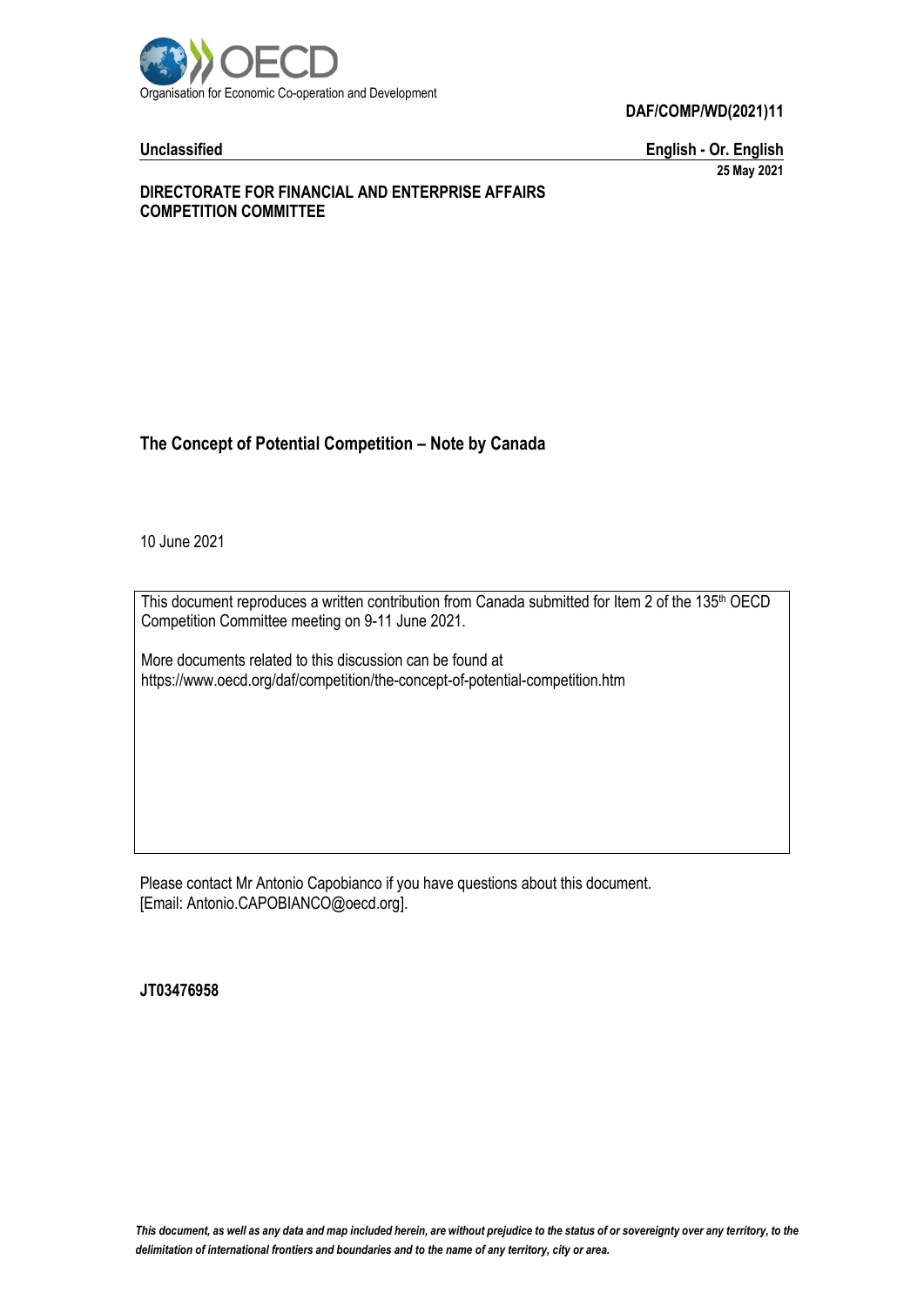# *Canada*

# **1. Introduction**

1. Canada's Competition Bureau ("Bureau") is pleased to provide this submission to the OECD Competition Committee's roundtable on "Potential Competition".

2. The Bureau, headed by the Commissioner of Competition ("Commissioner"), is an independent law enforcement agency of the Federal Government of Canada responsible for the administration and enforcement of the Competition Act  $("Act")^1$  and certain other statutes. In carrying out its mandate, the Bureau strives to ensure that Canadian businesses and consumers prosper in a competitive and innovative marketplace.

3. The concept of potential competition is relevant in a number of contexts under the Act, including under the criminal conspiracy, abuse of dominance, competition collaboration and merger provisions. However, in this submission, we primarily focus on the latter context by discussing the Bureau's experience in analyzing preventions of competition or the elimination of potential competition in merger reviews.

4. In particular, this submission discusses the concept of poised entry, including its anchoring in the assessment of barriers to entry into a market as well as how the Canadian jurisprudence guides the Bureau's approach to mergers involving potential competition and, specifically, how far off into the future entry can be at the time of the merger while still raising competition concerns under the Act.

# **2. Prevention of Competition Framework for Merger Analysis in Canada**

5. To challenge a merger under section 92 of the Act, the Bureau is required to provide evidence before the Competition Tribunal ("Tribunal") that the merger or proposed merger prevents or lessens, or is likely to prevent or lessen, competition substantially. In order for a merger to lessen or prevent competition substantially, as set out in section 92, it must be found that the merger is "likely to create, maintain, or enhance the ability of the merged entity…to exercise market power."<sup>2</sup>

6. From this language it is clear that the same threshold applies regardless of whether a lessening or prevention of competition is being considered. The Merger Enforcement Guidelines ("MEGs") describe a merger that may cause a substantial prevention of competition ("SPC") in the following way:

*Competition may be substantially prevented when a merger enables the merged firm, unilaterally or in coordination with other firms, to sustain materially higher prices than would exist in the absence of the merger by hindering the development of anticipated future competition.<sup>3</sup>*

 $\overline{a}$ 

<sup>&</sup>lt;sup>1</sup> The full text of the Competition Act is available online at: [http://lawslois.justice.gc.ca/eng/acts/C-](http://lawslois.justice.gc.ca/eng/acts/C-34/index.html)[34/index.html.](http://lawslois.justice.gc.ca/eng/acts/C-34/index.html)

<sup>2</sup> Merger Enforcement Guidelines 2.1: [https://www.competitionbureau.gc.ca/eic/site/cb](https://www.competitionbureau.gc.ca/eic/site/cb-bc.nsf/vwapj/cb-meg-2011-e.pdf/$FILE/cb-meg-2011-e.pdf)[bc.nsf/vwapj/cb-meg-2011-e.pdf/\\$FILE/cb-meg-2011-e.pdf](https://www.competitionbureau.gc.ca/eic/site/cb-bc.nsf/vwapj/cb-meg-2011-e.pdf/$FILE/cb-meg-2011-e.pdf) 

<sup>3</sup> Merger Enforcement Guidelines 2.10.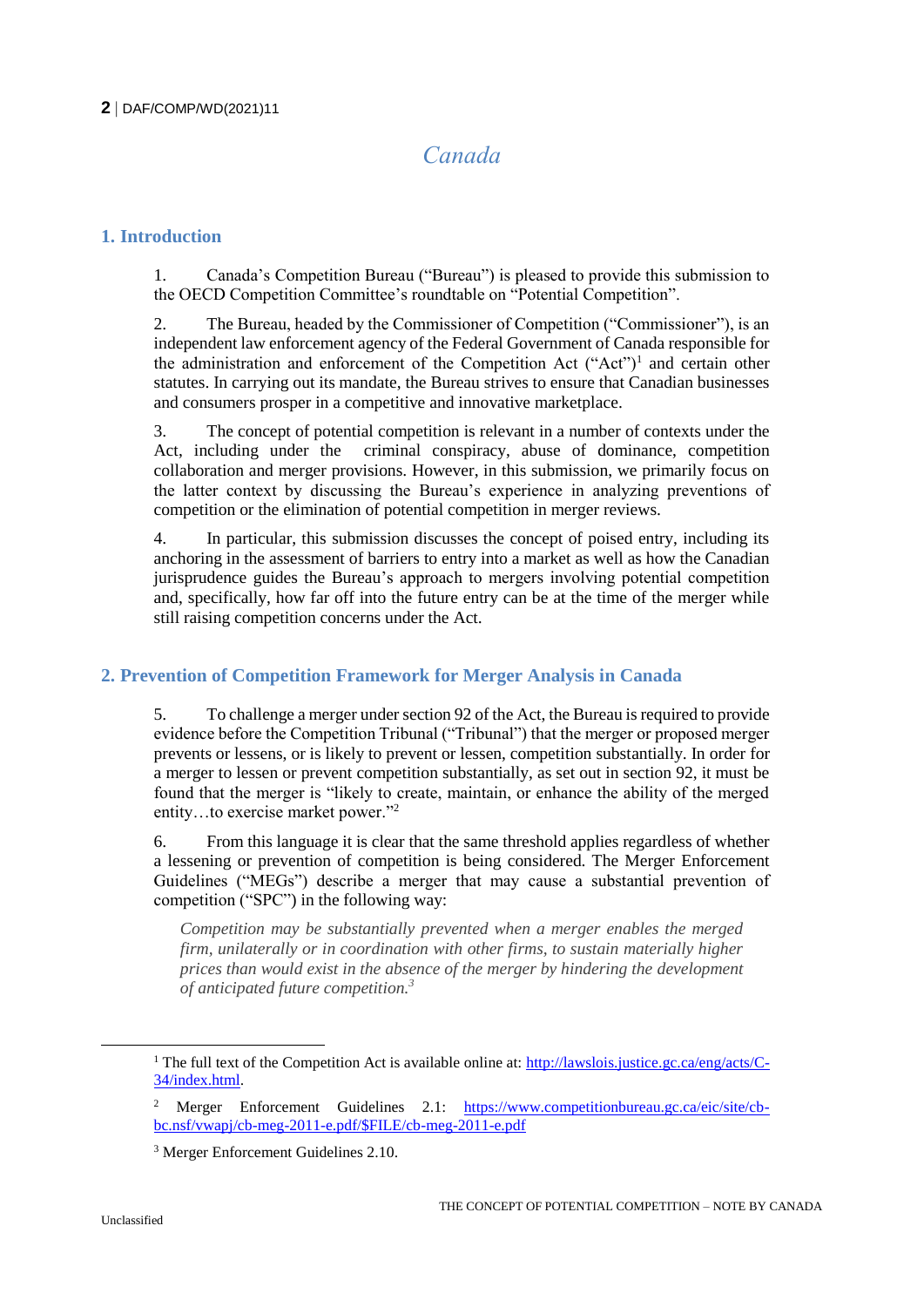7. The MEGS go on to provide a non-exhaustive list of examples of mergers that may lead to an SPC:

- the acquisition of a potential entrant or of a recent entrant that was likely to expand or become a more vigorous competitor;
- an acquisition by the market leader that pre-empts a likely acquisition of the same target by a competitor;
- the acquisition of an existing business that would likely have entered the market in the absence of the merger;
- an acquisition that prevents expansion into new geographic markets;
- an acquisition that prevents the pro-competitive effects associated with new capacity; and
- an acquisition that prevents or limits the introduction of new products.

## **3. Prevention of Competition Jurisprudence**

8. Allegations of one or more SPCs have been considered by the Competition Tribunal ("Tribunal") in several of its past decisions. However, SPC allegations were overshadowed by concurrent allegations of a substantial lessening of competition ("SLC") and it was not until 2012 that the Tribunal addressed the analytical framework for the assessment of an SPC in detail.

9. The Tribunal first considered an alleged SPC in 1992 in a matter involving the acquisition of certain newspaper and advertising assets in the Vancouver area, including the North Shore News, a community newspaper with a well established presence. <sup>4</sup> At the time of the merger, the acquirer, Southam Inc. ("Southam") already owned the two Vancouver-area daily newspapers.

10. The main allegation was of an SLC in the supply of newspaper advertising services in various markets in the Vancouver area caused by the combination of Southam's dailies with two of the community newspapers and the real estate advertising publication.

11. However, the Commissioner, also alleged that Southam viewed one of those community newspapers as a strategic asset that could be used to create a third daily newspaper to compete with Southam's existing publications. That is to say the theory of harm was as described in the MEGs and set out above: an acquisition by the market leader that pre-empts a likely acquisition of the same target by a competitor.

12. Ultimately, the Tribunal determined that a lack of instances of community newspapers in other major markets being converted to dailies coupled with several examples of new dailies entering major Canadian markets without any connection to community newspapers was a sufficient basis to conclude that an SPC was unlikely.<sup>5</sup>

<sup>4</sup> Director of Investigation and Research v Southam Inc. [Southam]: [https://decisions.ct-tc.gc.ca/ct](https://decisions.ct-tc.gc.ca/ct-tc/cdo/en/465031/1/document.do)[tc/cdo/en/465031/1/document.do](https://decisions.ct-tc.gc.ca/ct-tc/cdo/en/465031/1/document.do)

<sup>5</sup> Southam at pgs 212-13.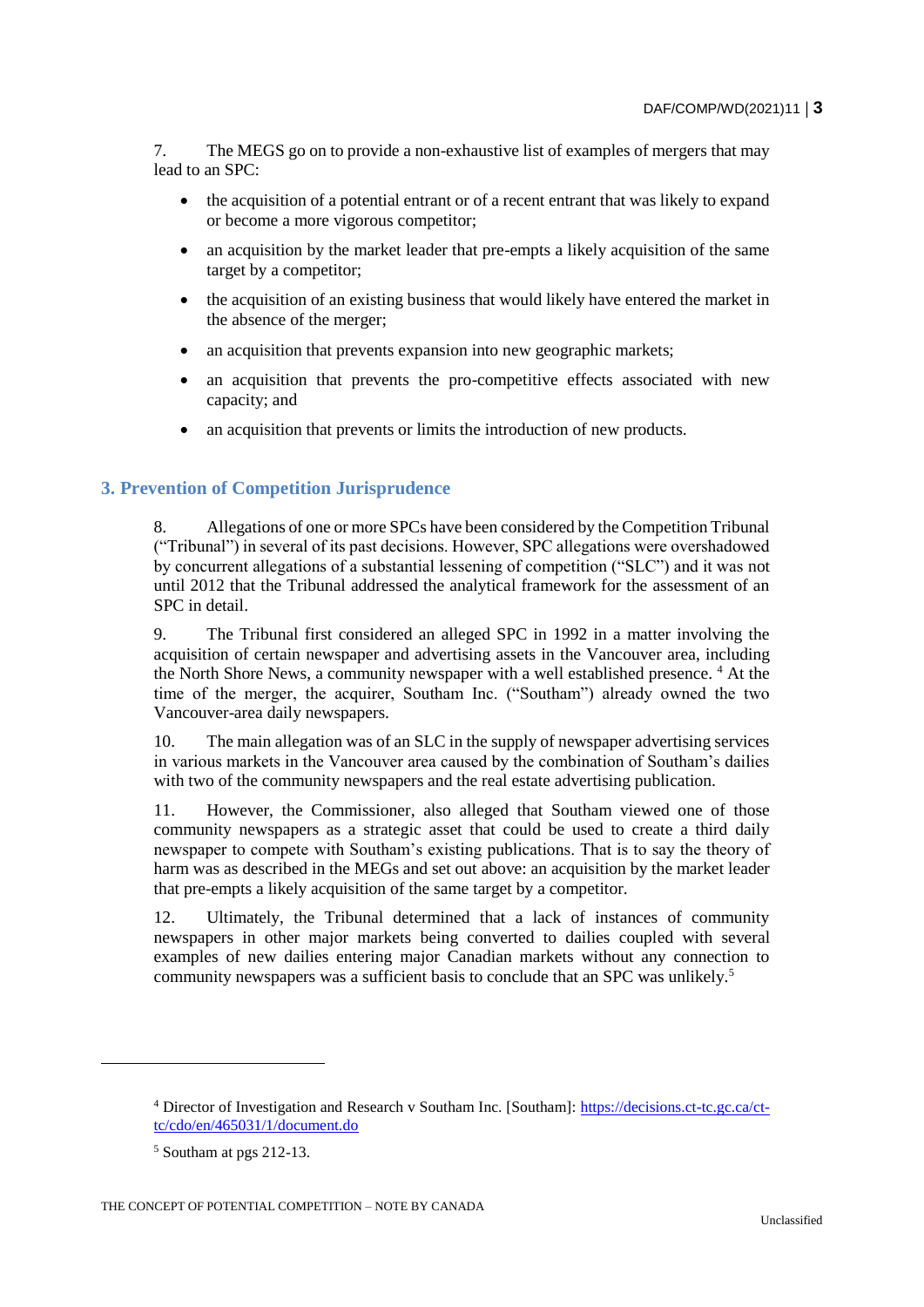13. The second Tribunal decision involving an SPC related to Superior Propane Inc.'s ("Superior") acquisition of ICG Propane Inc. ("ICG") in 1998.<sup>6</sup>

14. In this matter, the Commissioner alleged a number of SLCs in many local retail propane markets as well as a likely SLC regarding national accounts. Additionally, the Commissioner alleged an SPC in the supply and delivery of propane, equipment and related services to customers in the Maritime Provinces where ICG, a current in-market supplier, had extensive expansion plans. This SPC is best described as the acquisition of a current market participant who had plans to expand and become a more vigorous competitor, including expansion into new geographic (local) markets.

15. Given the evidence presented by the Commissioner of these expansion plans and in an absence of any evidence or submissions by the respondents contradicting the Commissioner's position, the Tribunal concluded that there would be a likely SPC in the relevant area as a result of the merger.<sup>7</sup>

16. The third relevant Tribunal decision was issued in 2000. The matter involved an asset and share acquisition of BFIL by Canadian Waste that included the Ridge Landfill facility ("Ridge").<sup>8</sup> In his application, the Commissioner alleged an SLC resulting from the acquisition of Ridge in the disposal of institutional, commercial and industrial waste ("ICI Waste") in two Southern Ontario markets.<sup>9</sup>

17. As with the previously mentioned cases, the predominant harm alleged were SLCs. That said, additional harm was alleged in the form of an SPC from the anticipated development of new capacity at Ridge that would have put downward pressure on Tipping Fees for ICI Waste but for the transaction.<sup>10</sup> Here the acquisition was alleged to prevent the pro-competitive effects associated with new capacity.

18. The Tribunal was persuaded by the evidence and expert testimony put forward by the Commissioner and concluded that the merger was likely to increase Canadian Waste's share of future excess capacity in the market and prevent competition substantially.<sup>11</sup>

19. Finally, the most recent and by far most comprehensive Canadian jurisprudence on SPC comes from the Tribunal's  $2012$  decision<sup>12</sup> ("Tervita") along with subsequent appellate decisions from the Federal Court of Appeal ("FCA")<sup>13</sup> and the Supreme Court of Canada ("SCC").<sup>14</sup>

<sup>6</sup> The Commissioner of Competition v. Superior Propane Inc., 2000 Comp. Trib. 15 [Superior]: *[The](https://decisions.ct-tc.gc.ca/ct-tc/cdo/en/item/464664/index.do)  [Commissioner of Competition v Superior Propane Inc.](https://decisions.ct-tc.gc.ca/ct-tc/cdo/en/item/464664/index.do)*

<sup>7</sup> Superior at paras 240-246.

<sup>8</sup> *The Commissioner of Competition v Canadian Waste Services Holdings Inc.*, 2001 Comp Trib 3 [Canadian Waste]:<https://decisions.ct-tc.gc.ca/ct-tc/cdo/en/464689/1/document.do>

<sup>9</sup> Canadian Waste at para 5.

<sup>10</sup> Canadian Waste at para 203.

<sup>&</sup>lt;sup>11</sup> Canadian Waste at para 204.

<sup>&</sup>lt;sup>12</sup> *The Commissioner of Competition v CCS Corporation et al.*, 2012 Comp Trib 14 [Tervita]: <https://decisions.ct-tc.gc.ca/ct-tc/cdo/en/463327/1/document.do>

<sup>13</sup> *Tervita Corporation v. Commissioner of Competition*., 2013 FCA 28 [Tervita FCA]: *[Tervita](https://decisions.fca-caf.gc.ca/fca-caf/decisions/en/item/37716/index.do?q=tervita)  [Corporation v Canada \(Commissioner of Competition\)](https://decisions.fca-caf.gc.ca/fca-caf/decisions/en/item/37716/index.do?q=tervita)*

<sup>14</sup> *Tervita Corp. v Canada (Commissioner of Competition)*, 2015 SCC 3, [2015] 1 SCR 161 [Tervita SCC][: https://scc-csc.lexum.com/scc-csc/scc-csc/en/14603/1/document.do](https://scc-csc.lexum.com/scc-csc/scc-csc/en/14603/1/document.do)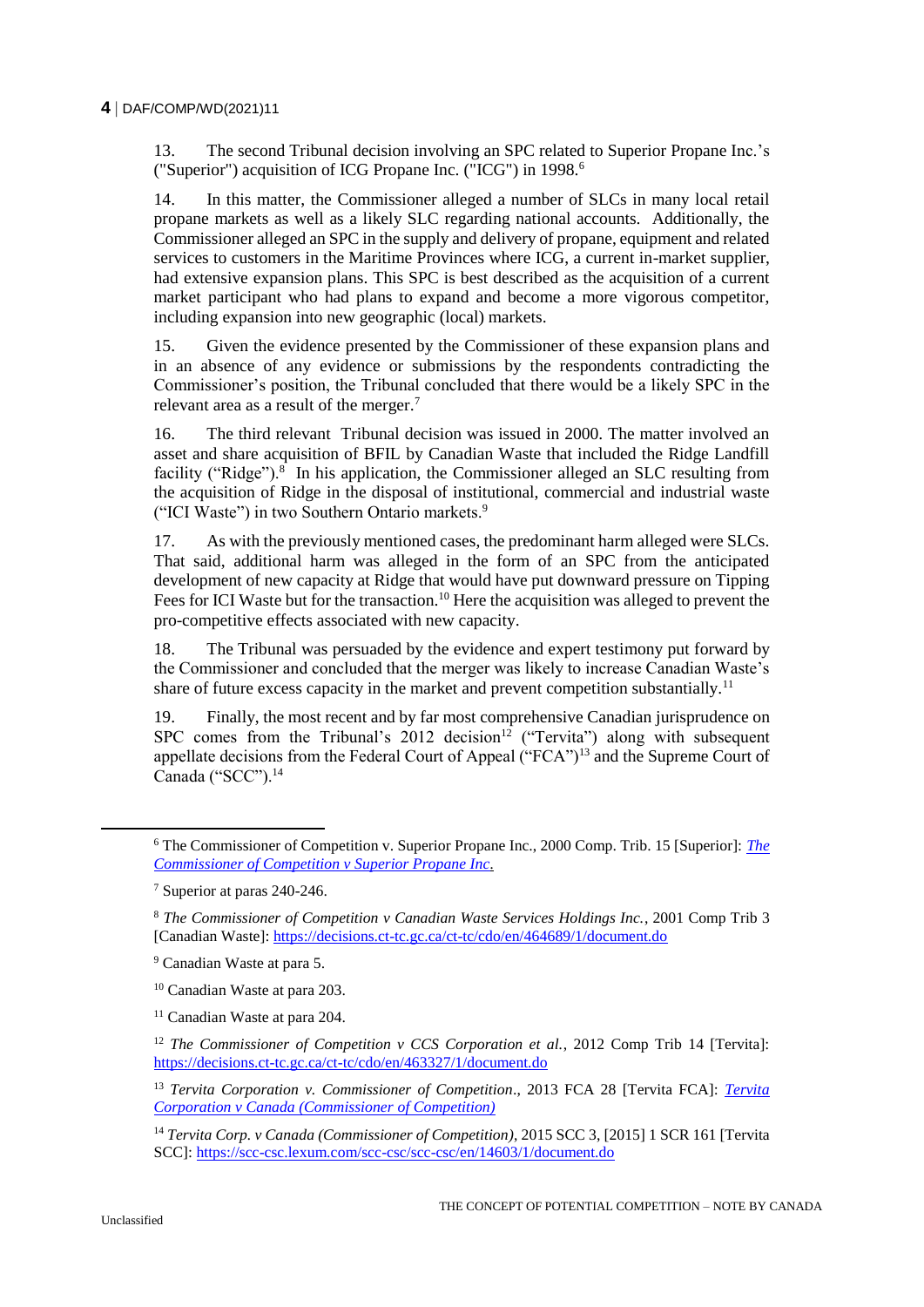20. The Commissioner's sole allegation in this matter was an SPC with respect to the disposal of hazardous waste into secure landfills in northeast British Columbia ("NEBC"), which resulted from the acquisition of Complete Environmental Inc. ("Complete") by CCS Corporation ("CCS").<sup>15</sup>

21. At the time of the merger, Tervita (formerly CCS) enjoyed a monopoly position for the disposal of hazardous waste into secure landfills in NEBC with its Silverberry landfill. Complete had, less than a year prior to the consummation of the merger, obtained a permit to open a secure landfill at its Babkirk site. Babkirk was located in close proximity to Silverberry and both were well situated near significant and expanding oil and gas drilling and production activity.

22. The Commissioner alleged and the Tribunal determined that the transaction represented an acquisition of a potential entrant that was likely to become a vigorous competitor. The case is described in more detail below.

# **4. Analytical Framework for the Assessment of Prevention of Competition**

23. The Tribunal outlined the analytical framework for the assessment of an SPC in its Tervita decision. This framework was subsequently affirmed by the FCA and the SCC.

24. The analytical framework set out by the Tribunal is as follows:

*In assessing cases under the "prevent" branch of section 92, the Tribunal focuses on the new entry, or the increased competition from within the relevant market, that the Commissioner alleges was, or would be, prevented by the merger in question. In the case of a proposed merger, the Tribunal assesses whether it is likely that new entry or expansion would be sufficiently timely, and occur on a sufficient scale, to result in: (i) a material reduction of prices, or in a material increase in non-price competition, relative to prevailing price and non-price levels of competition, (ii) in a significant (i.e., non-trivial) part of the relevant market, and (iii) for a period of approximately two years. If so and if the entry or expansion likely would occur within a reasonable period of time, the Tribunal will conclude that the prevention of competition is likely to be substantial. [Emphasis added]<sup>16</sup>* 

25. The framework above focuses on new entry that was or would be prevented by the merger and whether that entry would have been (i) timely, (ii) likely and (iii) sufficient in scale and scope to materially impact the level of competition in the relevant market for a period of about two years. Entry that meets the conditions of timely, likely and sufficient is referred to as poised entry.

26. The analytical framework set out by the Tribunal and courts in Tervita to assess a prevention of competition has been largely adopted in other contexts under the Act, like the abuse of dominance provisions in sections 78 and 79. Under those provisions, the assessment is focused on whether a dominant firm or a dominant group of firms engages in a practice of anti-competitive acts, with the results that competition has been, is, or is likely to be prevented or lessened substantially in a market.<sup>17</sup>

<sup>&</sup>lt;sup>15</sup> CCS Corporation later changed its name to Tervita and will hereinafter be referred to as Tervita.

<sup>&</sup>lt;sup>16</sup> Tervita at para 123.

<sup>&</sup>lt;sup>17</sup> Abuse of Dominance Enforcement Guidelines: [https://www.competitionbureau.gc.ca/eic/site/cb](https://www.competitionbureau.gc.ca/eic/site/cb-bc.nsf/eng/04420.html)[bc.nsf/eng/04420.html](https://www.competitionbureau.gc.ca/eic/site/cb-bc.nsf/eng/04420.html)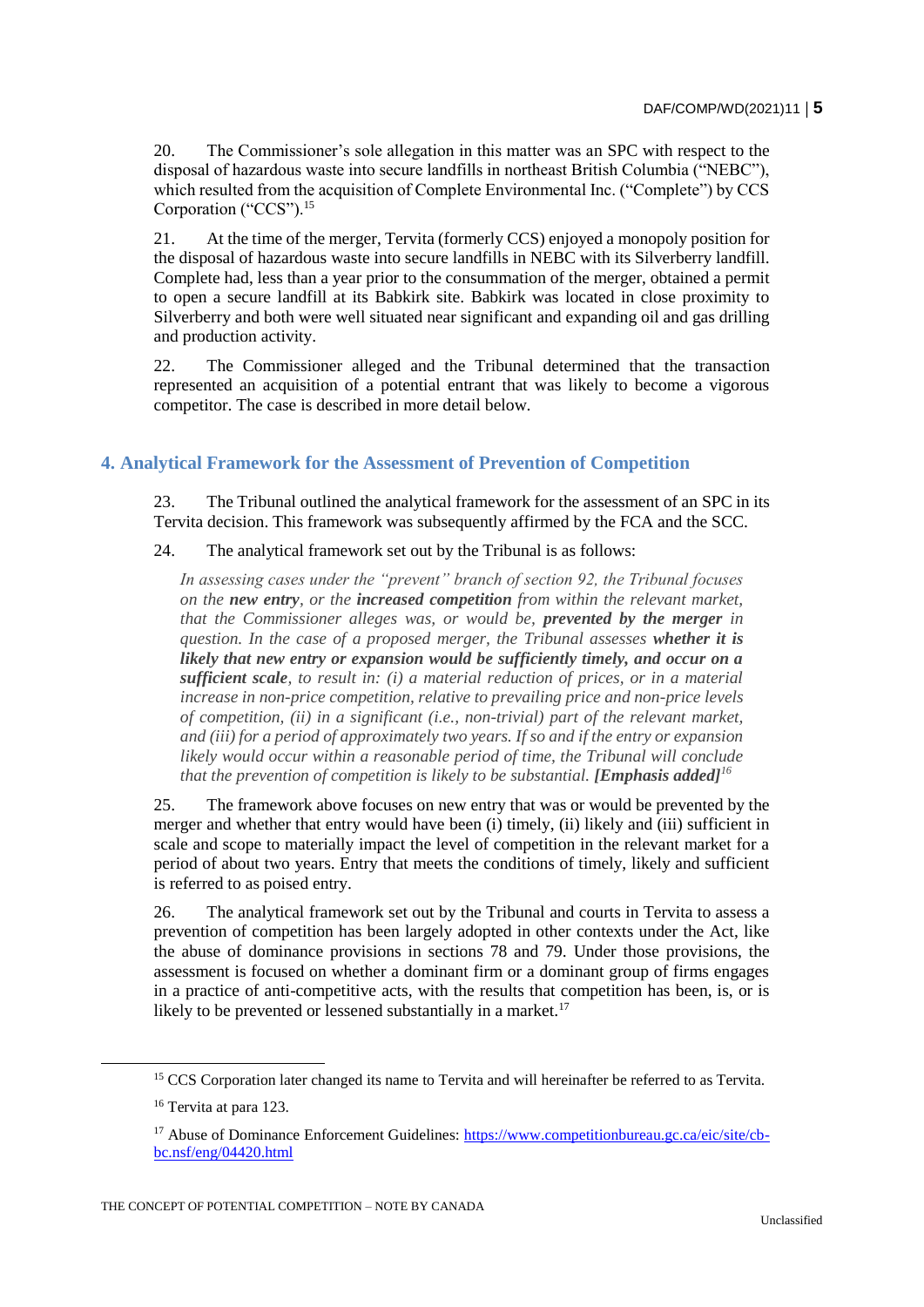27. In addition, while there is no case law with respect to the analysis of SPC under the competition collaboration provision in section 90.1 of the Act, the Bureau has adopted a similar approach when assessing SPC in the context of existing or proposed civil agreements between competitors that may create, maintain or enhance the ability of the parties to the agreement to exercise market power.<sup>18</sup>

28. With that assessment requires an analysis of barriers to entry into the market. Barriers to entry and poised entry and the guidance from Canadian courts around these concepts will be explored in the following sections.

# **5. Barriers to Entry**

29. In Canada, barriers to entry are an essential part of the analysis of any SPC (or SLC) and the Commissioner bears the burden of proving that barriers to entry into the relevant market(s) are high. This follows from the fact that, without sufficient impediments to entry, it is likely that any attempt by a merged firm to exercise market power post-merger will be thwarted by entry of new firms or expansion by existing firms and therefore an SPC or SLC finding cannot be made.

30. Barriers to entry relate to how easily a firm can commence business in the relevant market and establish itself as a viable competitor.<sup>19</sup> In the context of barriers to entry, the entry contemplated must be qualified as effective entry. The MEGs describe the same three conditions of effective entry as referenced above for the assessment of entry prevented by a merger: (i) timeliness; (ii) likelihood; and, (iii) sufficiency. Likelihood and sufficiency are discussed briefly below while timeliness is explored in more detail given the attention received in the SPC context from both the Tribunal and the higher courts in Tervita.

## **5.1. Likelihood**

31. In short, the MEGs consider the likelihood of entry as affected by the "commitments that potential entrants must make, the time required to become effective competitors, the risks involved and the likely rewards."<sup>20</sup> Barriers may need to be overcome to enter and compete at all, such as regulatory approval processes or acquisition of necessary equipment or may be more relevant post-entry, for example if it is necessary to achieve sufficient scale to effectively compete with incumbents.

32. The extent of these barriers and degree to which a potential competitor has already overcome or is well-positioned to overcome these barriers, as well as the risks associated with each, will go to the determination of the likelihood of entry into a market.

 $\overline{a}$ 

<sup>&</sup>lt;sup>18</sup> Competitor Collaboration Guidelines 3.4.1: [https://www.competitionbureau.gc.ca/eic/site/cb](https://www.competitionbureau.gc.ca/eic/site/cb-bc.nsf/eng/04582.html)[bc.nsf/eng/04582.html](https://www.competitionbureau.gc.ca/eic/site/cb-bc.nsf/eng/04582.html)

<sup>19</sup> *Canada (Director of Investigation and Research) v. Laidlaw Waste Systems Ltd.* (1992), 40 C.P.R. (3d) 289, at p. 330:<https://decisions.ct-tc.gc.ca/ct-tc/cdo/en/465029/1/document.do>

<sup>20</sup> Merger Enforcement Guidelines 7.6.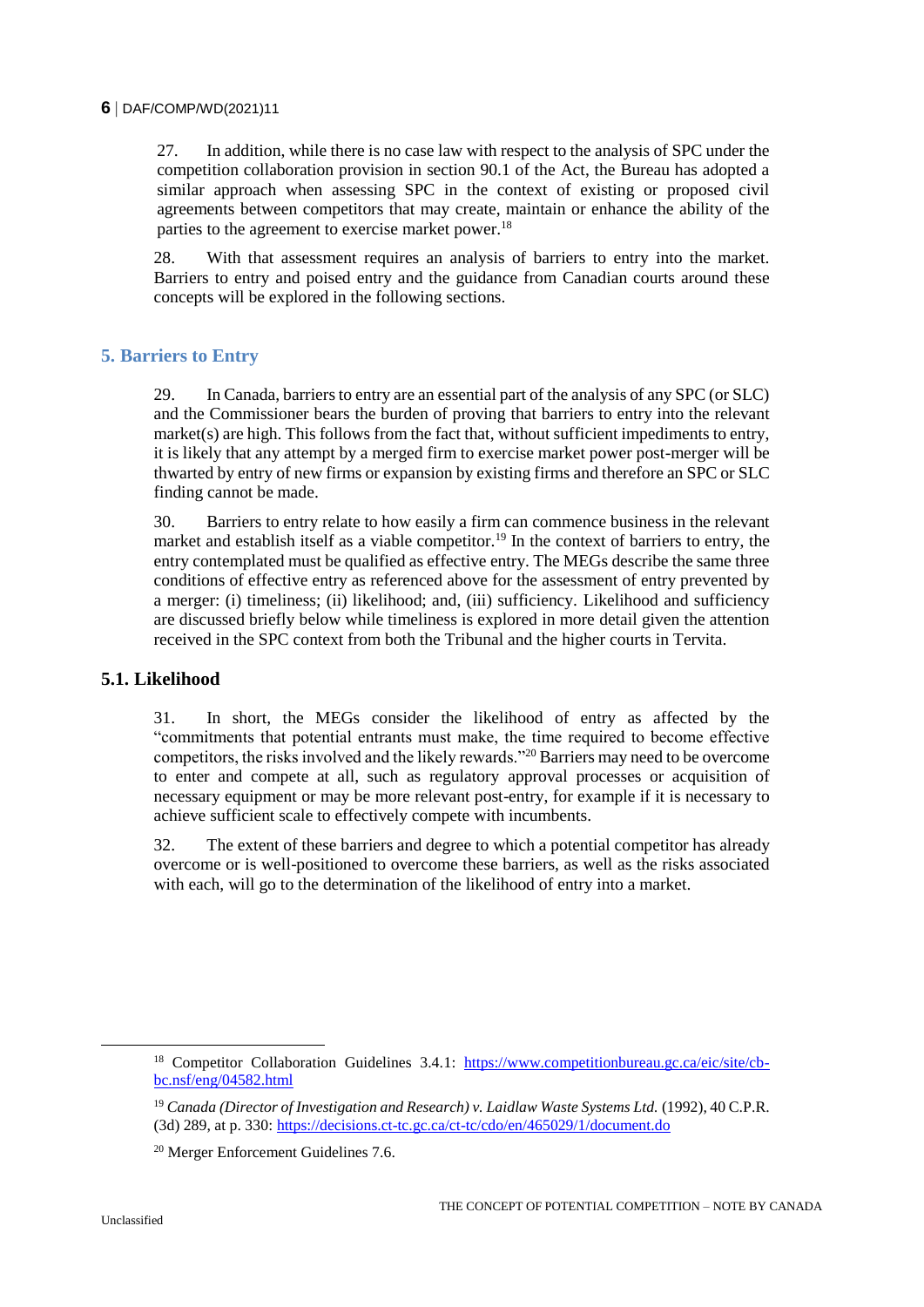# **5.2. Sufficiency**

*33.* New entry will need to achieve a sufficient scale and scope to have a material impact on competition in a market. The Bureau will consider any constraints or limitations on new entrants' capacities or competitive effectiveness.<sup>21</sup>

*34.* For example, in Propane, a key question considered by the Tribunal was whether sufficient "free customers" would be available each year, given the presence of exclusive contracts, to enable a new entrant to achieve the scale required to compete against the incumbents and not be at a material cost disadvantage. $^{22}$ 

# **5.3. Timeliness**

35. The MEGs describe the time it takes for a potential entrant to become an effective or viable competitor and its impact on the assessment of barriers to entry as follows:

*In general, the longer it takes for potential entrants to become effective competitors, the less likely it is that incumbent firms will be deterred from exercising market power. For that deterrent effect to occur, entrants must react and have an impact on price in a reasonable period of time. In the Bureau's analysis, the beneficial effects of entry on prices in this market must occur quickly enough to deter or counteract any material price increase owing to the merger, such that competition is not likely to be substantially harmed.*<sup>23</sup>

36. In Tervita, the SCC defined lead time for use in assessing timeliness of entry. "The lead time required to enter a market due to barriers to entry ("**lead time**") refers to the inherent time delay that a new entrant, facing certain barriers and acting diligently to overcome them, could be expected to experience when trying to enter the market."<sup>24</sup>

#### **6. Poised Entry**

37. As described above, prevention of competition cases in Canada focus on new entry and whether or not that entry may be determined to be poised in the sense that, in addition to being likely, it will be both sufficiently timely and on a sufficient scale to materially impact the level of competition in the market. This is consistent with the assessment of barriers to entry and courts have explicitly referenced the anchoring of the poised entry analysis in the scheme for consideration of impediments to entry.

38. This anchoring within the assessment of barriers to entry, and particularly with respect to the temporal dimension of market entry, was accepted by, qualified and expanded upon by the FCA in its reasons in Tervita. Justice Mainville wrote:

*I accept this approach insofar as it serves as a guidepost and not as a fixed temporal rule. There may indeed be rare situations where it may be appropriate to expand the temporal analysis of poised entry beyond the temporal dimension of the barriers to market entry. In such circumstances, the Tribunal will be required to clearly justify why the entry is still "poised" at this later date. However, in most* 

<sup>21</sup> Merger Enforcement Guidelines 7.7.

<sup>22</sup> Superior at para 134.

<sup>23</sup> Merger Enforcement Guidelines 7.3.

<sup>&</sup>lt;sup>24</sup> Tervita SCC at para 71.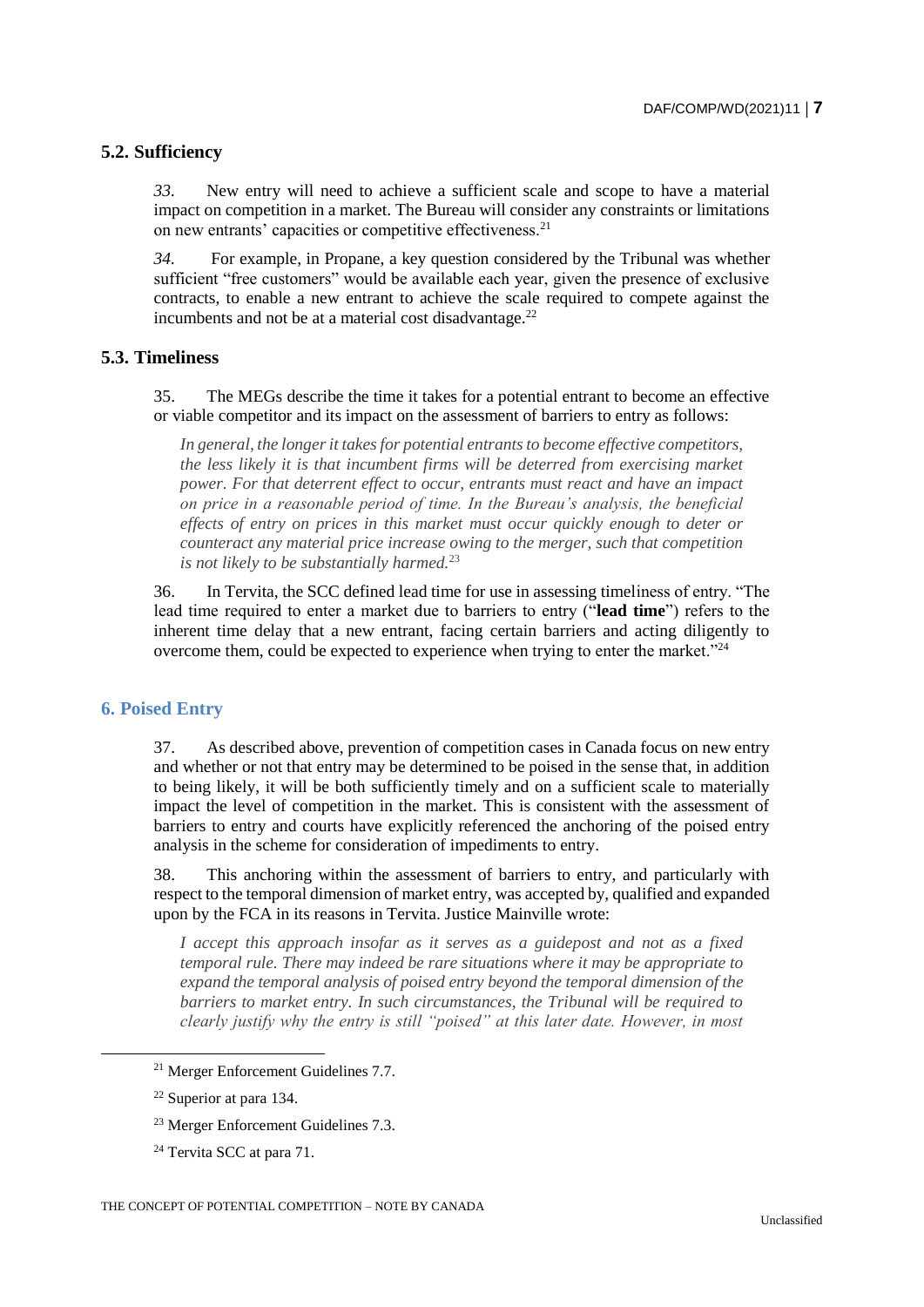*cases the temporal dimension of market entry should serve as an appropriate guidepost.<sup>25</sup>*

39. On appeal, the Supreme Court of Canada subsequently accepted this approach but cautioned its application in cases involving long lead times and SPC findings where the relevant entry is far into the future.

*…it is important to emphasize that lead time should not be used to justify predictions about the distant future … in other contexts — for example, those where product development or regulatory approval processes may extend for some years — the lead time may be so lengthy that a determination of the probability of market entry at the far end of that timeframe would be influenced by so many unknown and unknowable contingencies as to render such a prediction largely speculative.<sup>26</sup>*

40. The courts have also opined on the initial entry into a market and the extent to which that entry date must be identified. Given that this entry point must, at least in most cases, fall within the temporal bounds of barriers to entry, the courts agree that it isn't necessary to predict with absolute precision when in the future entry will occur. According to the FCA, what is required is "a clear and discernable timeframe for market entry" but not one that need be "a precisely calibrated determination."<sup>27</sup>

41. With that guidance on the temporal guideposts that should serve to frame the analysis of potential entry prevented by a merger, the steps to be taken to enter the market and to become an effective competitor must be carefully examined.

#### **6.1. Tervita**

42. The Tribunal's assessment of the facts and evidence regarding poised entry in its Tervita decision and the subsequent deference to the findings of fact regarding entry by the higher courts offers support for SPC findings in Canada where the path to effective entry is, to some extent, both winding and protracted.

43. Indeed in its appeal to the FCA of the Tribunal's decision, Tervita asserted that the Tribunal engaged in unfounded "speculation regarding possible future events."<sup>28</sup> The same assertion was subsequently raised in its appeal to the SCC.

44. The owners of the Babkirk site and the associated landfill permit had not yet broken ground on construction of a landfill, though they had successfully completed the majority of a complex, time-consuming and risky regulatory approval process. Furthermore, the owners testified that their intention was to use the site primarily as a treatment facility rather than a landfill. The fact that they had not yet begun to construct the landfill combined with their stated intention to primarily treat waste at the site raised uncertainty about future competition in the relevant market.

45. Ultimately, given the totality of evidence, the Tribunal concluded that effective entry was likely at Babkirk and that competition was likely to be substantially prevented by Tervita's acquisition of Complete. The conclusion relied on the following:

It would take a new entrant at least 30 months to open a new secure landfill;

<sup>&</sup>lt;sup>25</sup> Tervita FCA at para 91.

<sup>26</sup> Tervita SCC at para 74.

<sup>27</sup> Tervita FCA at para 90.

<sup>&</sup>lt;sup>28</sup> Tervita FCA at para 50.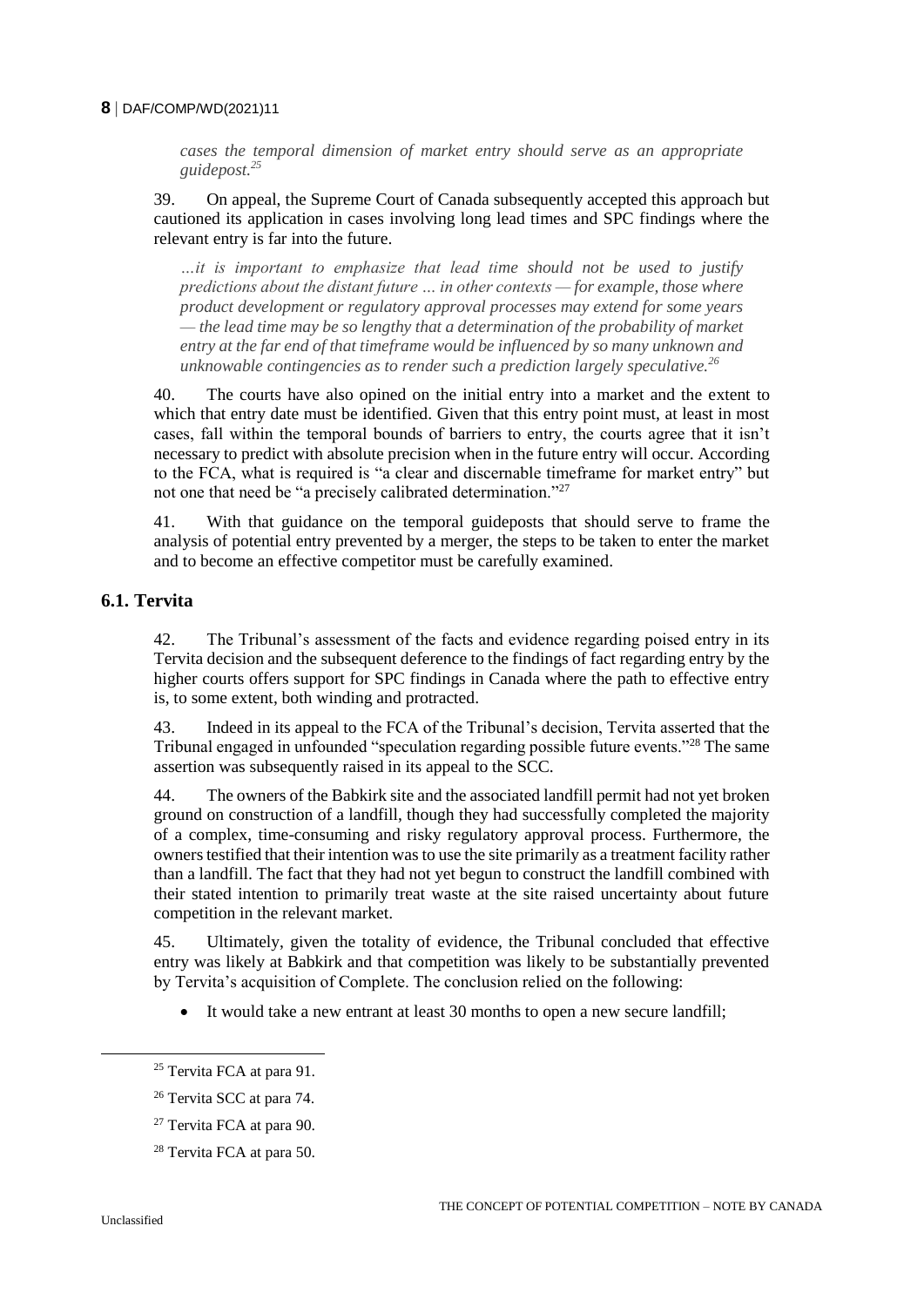- While the owners would start a treatment business at Babkirk, that business would fail because:
	- o bioremediation treatment is ineffective in NEBC and does not work on many of the contaminants that are found in the waste at issue; and,
	- o potential customers are not willing to transport their hazardous waste to the Babkirk site for bioremediation treatment;
- The market for disposal of hazardous waste in the area is exploding;
- The Babkirk site, with its regulatory approval to become a secure landfill, is an attractive asset to a third party secure landfill operator;
- The owners of Babkirk would have decided to operate a secure landfill at Babkirk or sold it to a third party who would have operated one;
- Babkirk would have been opened to compete with Tervita's nearby secure landfill within 21 months of the merger and would have been transformed into a full service secure landfill at the latest  $6$  months thereafter.<sup>29</sup>

#### **7. Bureau Enforcement Post-Tervita**

46. Since Tervita, likely SPC cases in Canada have been limited to mergers involving research and development of new products, generally mergers involving companies engaged in the development and production of pharmaceutical products where the companies typically have both lines of in-market products and pipelines of potential products in various stages of development. These mergers often lead to multiple SLC and/or SPC findings and a standalone SPC case would be even more rare.

47. For example, the Bureau's 2015 review of the merger involving Pfizer Inc. and Hospira, Inc. led to competition concerns with respect to four overlapping product offerings, including an SPC resulting from the acquisition of injectable antifungal product that Hospira had in its pipeline.<sup>30</sup>

48. In this and similar cases, the SPC analysis considers the extent to which the relevant pipeline product has progressed through Health Canada's regulatory approval process and requires a determination that sufficient alternative pipeline products do not exist that are at a similar or more advanced stage of development.<sup>31</sup> The business plans associated with the product's development and launch play a key role in determining the timeline for entry and the extent to which the new product will materially impact competition in the market. Such plans will be juxtaposed with information from competing drug developers on the status of their drug approval processes and their anticipated timing for entry.

49. Harm to innovation is another type of competitive harm often associated with future potential competition. Indeed innovation has played a central role in recent merger reviews where the Commissioner sought and obtained remedies, However, in both these cases, the harm to innovation was assessed as a SLC owing to the decrease in the competitive tension

 $\overline{a}$ 

<sup>29</sup> Tervita at paras 197-215.

<sup>30</sup> Competition Bureau statement regarding Pfizer's acquisition of Hospira (2015) [Pfizer/Hospira]: <https://www.competitionbureau.gc.ca/eic/site/cb-bc.nsf/eng%20/03979.html>

<sup>&</sup>lt;sup>31</sup> Pfizer/Hospira and Competition Bureau statement regarding Teva's acquisition of Allergan's generic pharmaceuticals business (2016): [https://www.competitionbureau.gc.ca/eic/site/cb](https://www.competitionbureau.gc.ca/eic/site/cb-bc.nsf/eng%20/04065.html)[bc.nsf/eng%20/04065.html](https://www.competitionbureau.gc.ca/eic/site/cb-bc.nsf/eng%20/04065.html)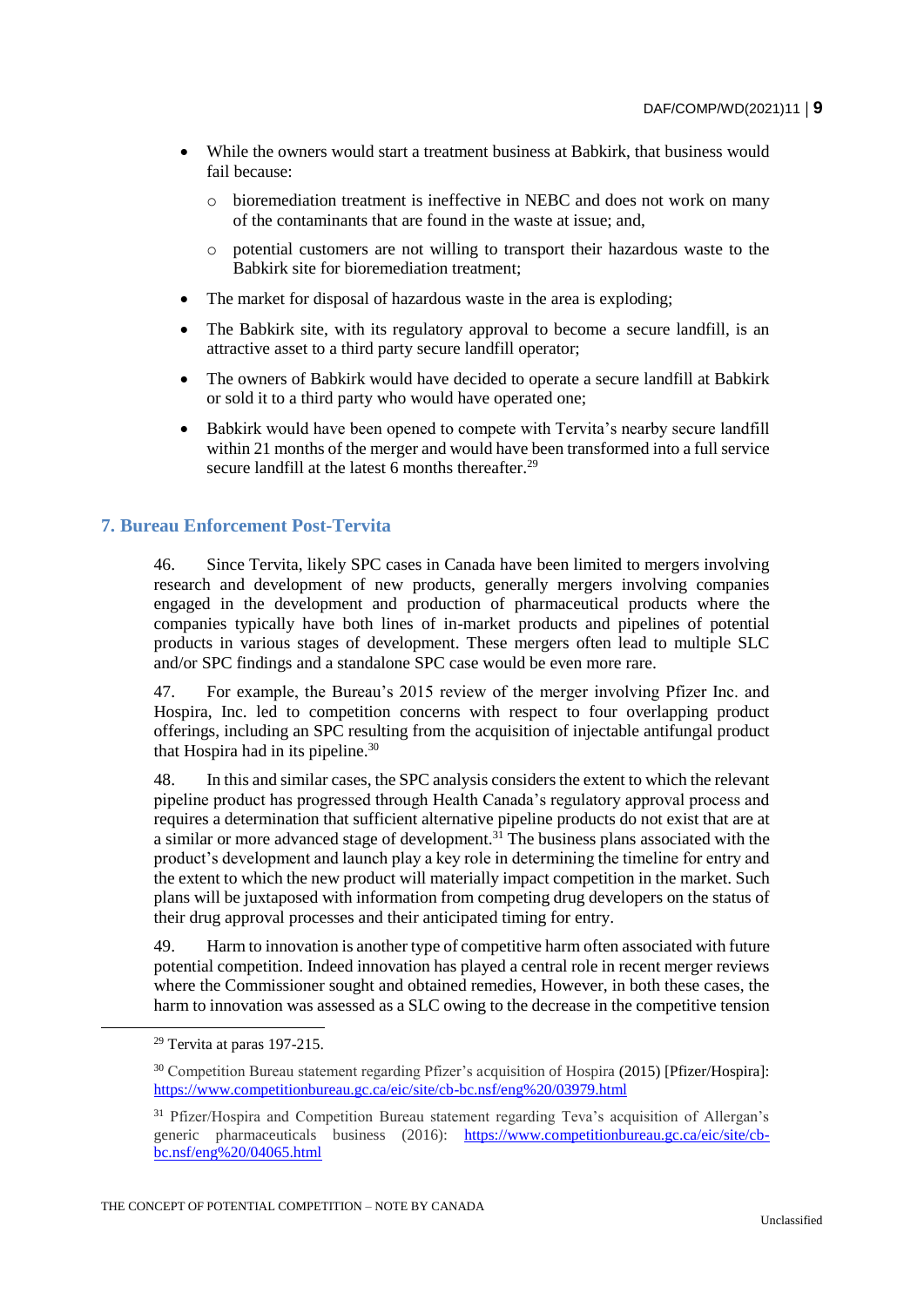between existing competitors in a market and thereby a loss of incentive to engage in efforts to enhance current product offerings.<sup>32</sup>

50. Conversely, in the Commissioner's case against the Toronto Real Estate Board ("**TREB")<sup>33</sup>** under the Abuse of Dominance provision (section 79) of the Act, the Tribunal did assess potential harm to innovation from the standpoint of an SPC. In that matter, the court adopted a framework in line with that used in the Tervita decision when assessing whether TREB's restrictions on member agents and brokers' ability to use and display certain real estate information over innovative digital platforms resulted in an SPC in the relevant market.

51. Specifically, the Tribunal noted in its 2016 decision that dynamic competition, including innovation, is the most important type of competition and consumers are deprived of the benefits of enhanced services when members are shielded from disruptive competition. The Tribunal concluded that:

*by preventing competition from determining how innovation should be introduced to the supply of residential real estate brokerage services in the GTA, TREB has substantially distorted the competitive market process and prevented innovative brokers such as […] from considerably increasing the range of brokerage services, increasing the quality of existing services, and considerably increasing the degree of innovation in the Relevant Market. <sup>34</sup>*

52. The framing of harm to innovation in a market as an SLC in the two merger case examples above contrasted against the Tribunal's approach in TREB as an SPC, even while all three cases relate to competition within a given relevant market rather than entry into new markets, suggests that these approaches are two sides of the same coin. What matters in Canada is whether the transaction is likely to create, maintain, or enhance the ability of the merged entity to exercise market power in a market.

53. Irrespective of the infrequency of recent SPC cases by the Bureau, there is clarity on the approach in Canada to the SPC analysis; it is flexible in how to contemplate the butfor world and the different ways that new entry may play out in the absence of the merger. The steps toward that entry and associated timeline for entry should be discernable and grounded in the evidence.

54. It is also worth noting, that in Tervita the SCC provided guidance to the Tribunal with respect to the steps to assess entry and the associated business decisions of the company seeking to enter:

*In assessing whether a merger will likely prevent competition substantially, neither the Tribunal nor courts should claim to make future business decisions for companies. Factual findings about what a company may or may not do must be based on evidence of the decision the company itself would make; not the decision the Tribunal would make in the company's circumstances.*<sup>35</sup>

<sup>&</sup>lt;sup>32</sup> Competition Bureau statement regarding the merger between Dow and DuPont (2017): <https://www.competitionbureau.gc.ca/eic/site/cb-bc.nsf/eng%20/04247.html> and Competition Bureau statement regarding Thoma Bravo's acquisition of Aucerna (2019): <https://www.competitionbureau.gc.ca/eic/site/cb-bc.nsf/eng%20/04493.html>

<sup>33</sup> *The Commissioner of Competition v The Toronto Real Estate Board,* 2016 Comp. Trib. 7 [TREB]: <https://decisions.ct-tc.gc.ca/ct-tc/cdo/en/item/462979/index.do>

<sup>&</sup>lt;sup>34</sup> TREB at para 713.

<sup>&</sup>lt;sup>35</sup> Tervita SCC at para 76.